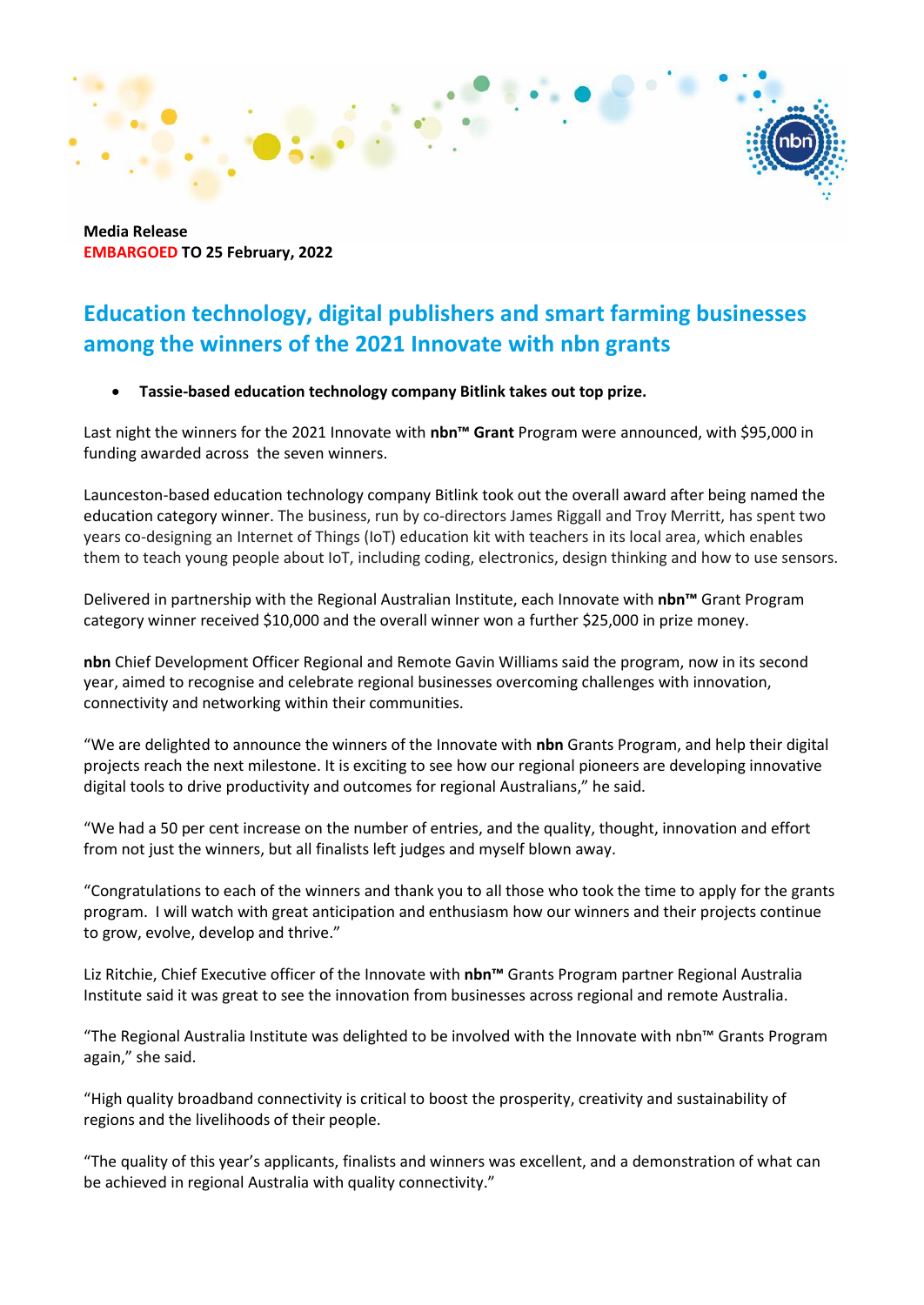Category winners include: 

- **Agriculture**:  Stirling to Coast Farmers, from Albany, WA
- **Arts**: Pyrus Event Services, from Wagga Wagga, NSW
- **Education** (and overall winner): Bitlink , from Launceston, Tasmania
- **Health**: Kylie Toynton Speech Pathologist Language For Life, from Gunnedah, NSW
- **Indigenous Business**: Traditional Family, from Barcaldine, QLD
- **Tourism**:  The Fold Media, from Borwal, NSW
- **Women in Regional Business**:  Gather, from Cairns, QLD

The Innovate with **nbn™ Grants Program** is a part of **nbn**'s commitment to lifting the digital capability of people across Australia and helping regional businesses to unlock the benefits of the **nbn** network. 

-**ends**-

# **Media inquiries**

• **James Kelly** 

**P**: 0455-079-295 **E:** media@nbnco.com.au For further information, visit [www.nbnco.com.au](http://www.nbnco.com.au/)

For further information, visit [www.nbnco.com.au](http://www.nbnco.com.au/)

#### **Education and overall Innovate with nbn**™ **Champion: Bitlink**

Taking out the Education category and also declared the overall Innovate with **nbn**™ Champion, [Bitlink](https://bitlink.com.au/) is an education technology company based in Launceston, Tasmania, passionate about digital literacy. The business, run by co-directors James Riggall and Troy Merritt, has spent two years co-designing an Internet of Things (IoT) education kit with teachers in its local area, which enables them to teach young people about IoT, including coding, electronics, design thinking and how to use sensors.

Bitlink will use the grants to get its kits into regional and remote areas, with an initial focus on Flinders, King and Cape Barren Islands, as well as donate classroom sets to schools on these islands to make sure Bitlink's visits have a lasting impact.

#### **Agriculture category winner: Stirling to Coast Farmers**

Stirling [to Coast Farmers](https://www.scfarmers.org.au/) from Western Australia's southwest helps local growers increase their productivity and profitability through digital technologies and research.

Over the past two years, Stirlings to Coast Farmers has deployed 70 weather and soil moisture monitoring devices throughout its membership zone. It's currently working on creating a much-needed market solution where it can bring all this data, across different sensor types and brands, into one centralised platform. Here data can be visualised, stored and used for machine learning practises, including delivering highly accurate weather forecasts, right down to the farm level.

Stirlings to Coast Farmers will use the \$10,000 grant to bring this solution to life, which could lead to the transformation of digital agriculture nationally by increasing productivity.

#### **Arts category winner: Pyrus Event Services**

Pyrus Event Services based in Wagga Wagga, New South Wales (NSW), is a specialised event technology consultancy, whose owner Adam Bannister believes audience diversity and inclusion should be at the heart of all